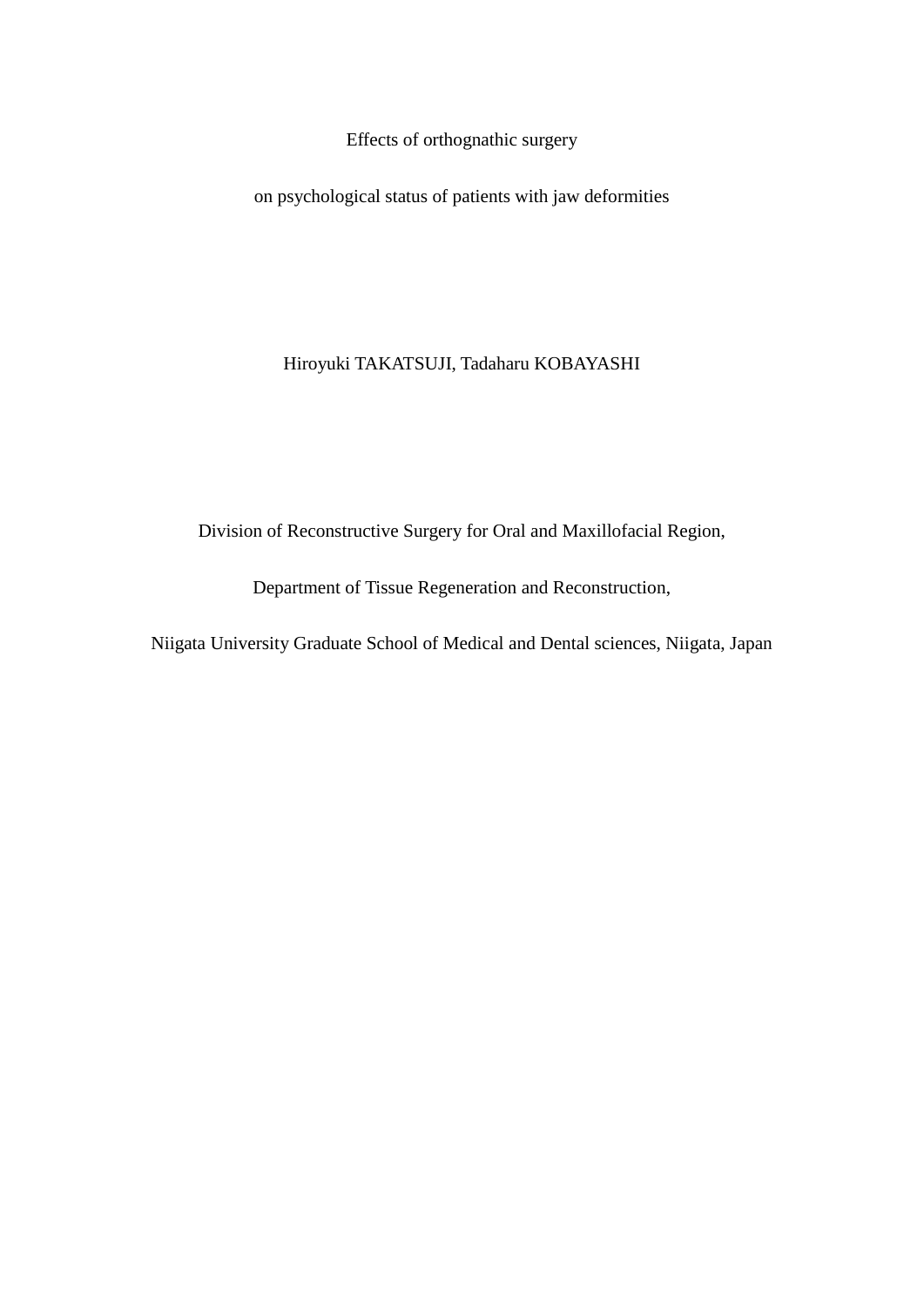#### **1. Introduction**

The purpose of orthognathic surgery is to correct functional and esthetic problems due to underlying jaw deformities. The motives of patients who request orthognathic surgery are many and varied<sup>1</sup>, but the desire for esthetic improvement and the resulting psychologic benefit are frequently major motives rather than a desire for functional improvement<sup>1-6</sup>. Moreover, self perception of poor esthetics is not always correlated to morphometric measures such as physical characteristic and cephalometric values<sup>7-9</sup>, especially in patients with psychological problems, and it has been reported that patients with elevated psychological distress prior to orthognathic surgery tend to experience more difficulties and more discomfort after surgery<sup>10</sup>. Therefore, the psychological function and personality structure of patients who undergo orthognathic surgery are of interest to orthodontists and oral and maxillofacial surgeons.

There are many types of psychological tests, and they have many different purposes. The Minnesota Multiphasic Personality Inventory (MMPI)<sup>11</sup> is the most widely used psychological test that assesses personality traits and psychopathology. In this study, we investigated the psychological status of patients with jaw deformities analyzed by MMPI and the changes following orthognathic surgery.

# **2. Materials and methods**

#### 2.1. Subjects

The subjects were 119 patients (38 males and 81 females) in whom jaw deformities were surgically corrected in the clinic of Oral and Maxillofacial Surgery, Niigata University Medical and Dental Hospital between April 2006 and August 2011 (Table 1). The mean age  $\pm$  SD at surgery was 25.5  $\pm$  9.4 years (range: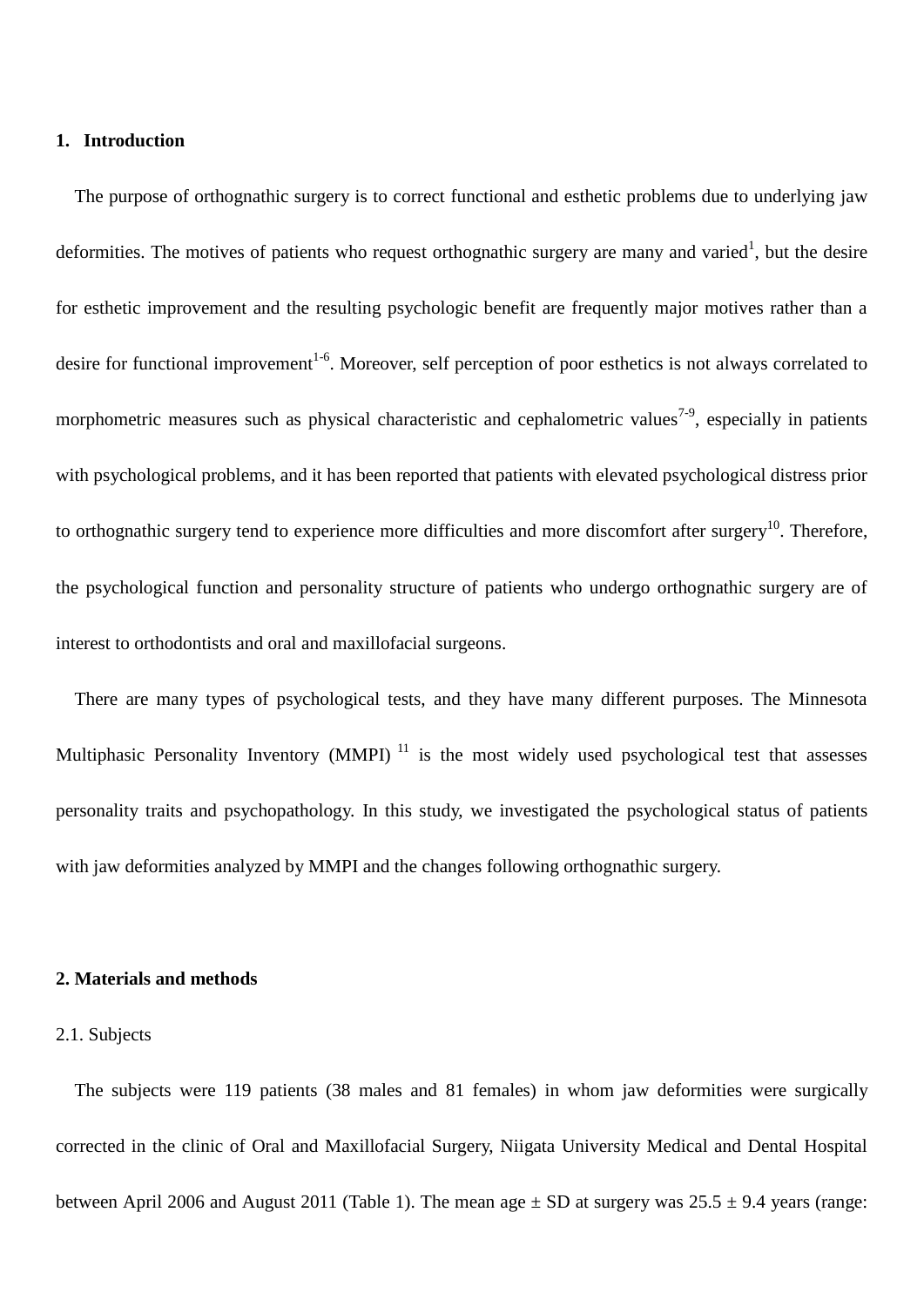Skeletal morphology was examined with the use of lateral and frontal cephalograms, which were taken simultaneously with the teeth in centric occlusion. Lateral and frontal cephalograms were traced and digitized by translating the points on landmarks. On the lateral cephalogram, eight measurements, including measurements of facial angle, mandibular plane angle, Y-axis, occlusal plane angle, SNA, SNB, ANB, and the gonial angle, were performed to assess the anteroposterior and vertical relationships between facial skeletal structures (Fig. 1). On the frontal cephalogram, the X-axis was the line connecting bilateral latero-orbitales, the Y-axis was perpendicular to the X-axis passing through the neck of the crista galli, and asymmetry was assessed with the absolute X-value of the menton (Fig. 2).

The patients were divided into groups according to the type of anteroposterior skeletal pattern. Eighty-four patients had skeletal class III malocclusions (class III group), 20 patients had skeletal class II malocclusions (class II group), and 15 patients had skeletal class I malocclusions with facial asymmetry and/or open bite (class I group). The mean ages  $\pm$  SD at surgery were 25.4  $\pm$  10.2 years (range: 16 - 59 years) in the class III group,  $25.2 \pm 6.0$  years (range: 17 - 35 years) in the class II group, and  $26.8 \pm 8.6$  years (range: 17 - 44 years) in the class I group. The patients were also divided into groups according to the presence or absence of facial asymmetry, which was diagnosed if the absolute X-value of the menton on a frontal cephalogram was over 4 mm. Fifty-one patients had facial asymmetry (asymmetry group) and 68 patients had no facial asymmetry (symmetry group). The mean ages  $\pm$  SD at surgery were 26.4  $\pm$  10.2 years (range: 16 - 59 years) in the asymmetry group and  $24.9 \pm 8.8$  years (range: 16 - 55 years) in the symmetry group.

A combination of Le Fort I osteotomy and bilateral sagittal split osteotomies and/or other surgeries was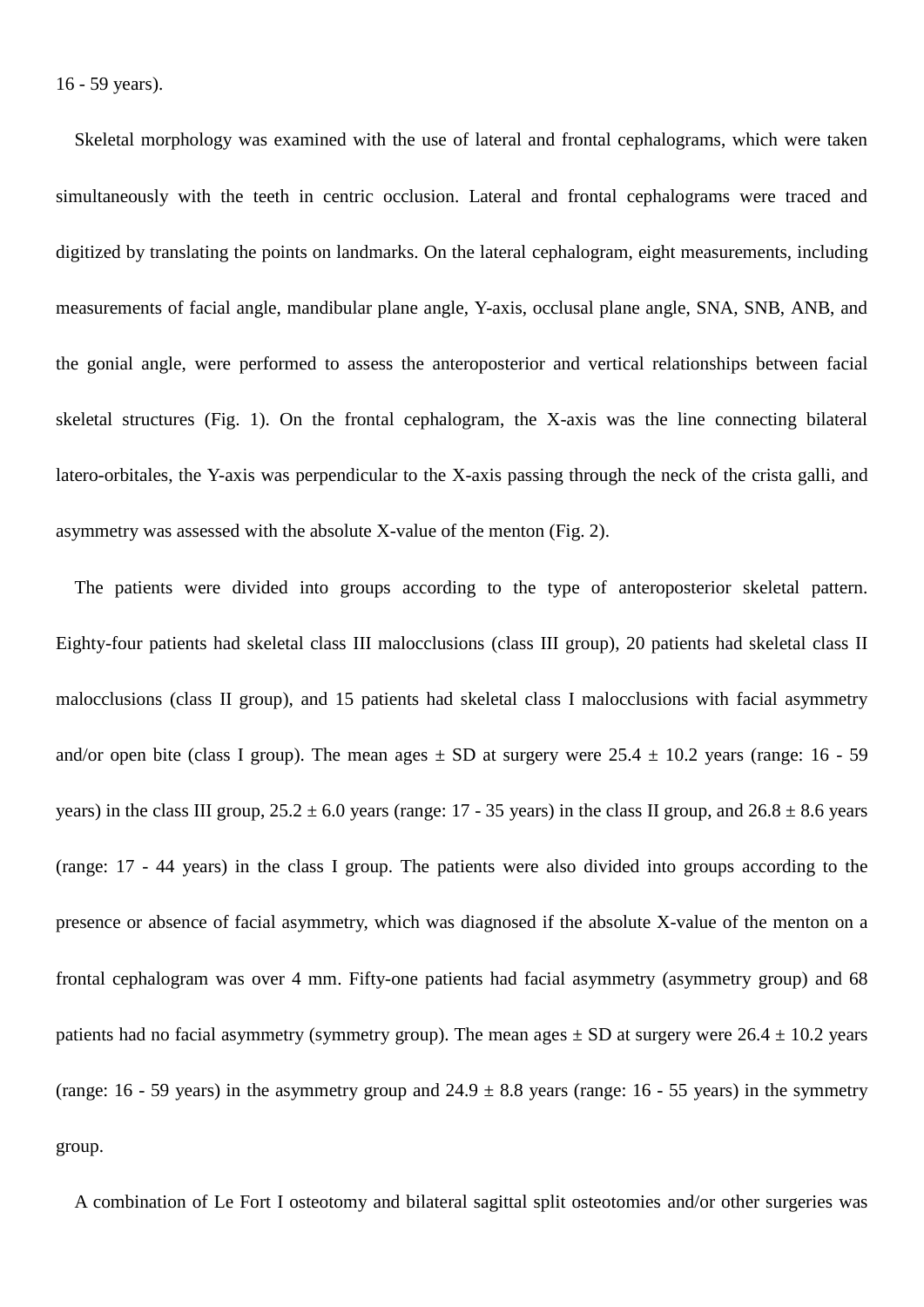used in 81 patients, and bilateral sagittal split osteotomies were performed in 38 patients. Secondary genioplasty was used in 19 patients. No cases of cleft palate or craniofacial syndrome were included. All of the subjects received pre- and postoperative orthodontic treatment, and osteosynthesis was achieved using titanium miniplate and/or resorbable fixation devices. Maxillomandibular fixation was performed one day after surgery and maintained for 14 days. Psychological status of each of the patients was assessed by Minnesota Multiple Personality Inventory (MMPI) before surgery and more than six months after surgery. The study protocol was approved by the Ethics Committee of Niigata University, and informed consent was obtained from the subjects.

### 2.2. Minnesota Multiphasic Personality Inventory (MMPI)

We used the New Japanese Version of MMPI (The Society for MMPI New Japanese Version, 1993)<sup>11</sup>, which is a self-report personality inventory consisting of 550 items that describe feelings or actions which the person is asked to agree with or disagree with. MMPI is made up 10 clinical subscales, which are a result of answering certain questions on the test in a specific manner:

- 1. Hypochondriasis (Hs) scale measures a person's perception and preoccupation with their health and health issues.
- 2. Depression (D) scale measures a person's depressive symptoms level.
- 3. Hysteria (Hy) scale measures the emotionality of a person.
- 4. Psychopathic Deviate (Pd) scale measures general social maladjustment and the absence of strongly pleasant experiences.
- 5. Masculinity/Femininity (Mf) scale measures a stereotype of a person and how they compare.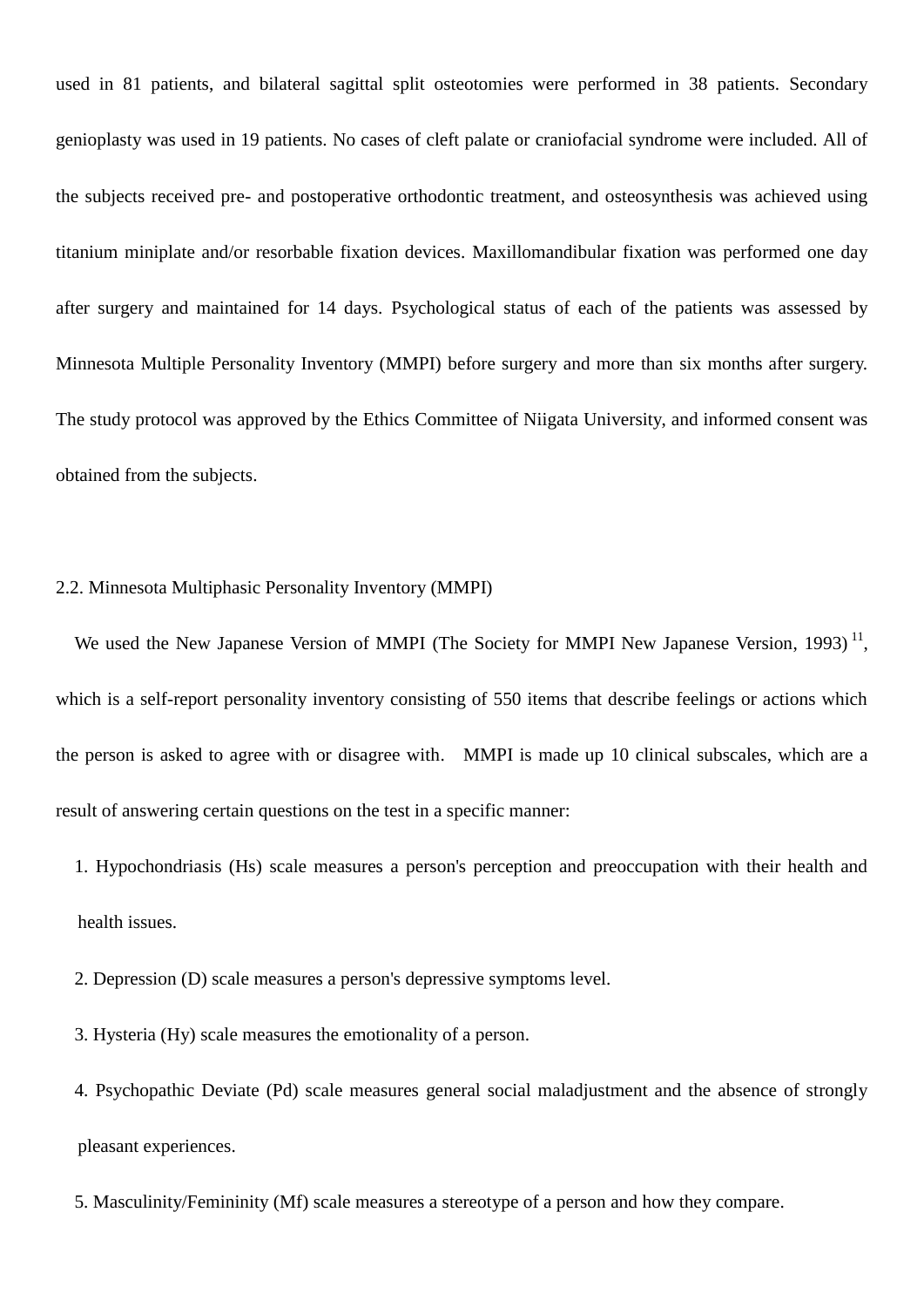6. Paranoia (Pa) scale primarily measures interpersonal sensitivity, moral self-righteousness and suspiciousness.

7. Psychasthenia (Pt) scale measures a person's inability to resist specific actions or thoughts, regardless of their maladaptive nature.

8. Schizophrenia (Sc) scale measures a person's unusual/odd cognitive, perceptual, and emotional experiences.

9. Hypomania (Ma) scale measures a person's energy.

10. Social Introversion (Si) scale measures the social introversion and extroversion of a person.

Additionally, MMPI contains four validity scales designed to measure a person's test-taking attitude and approach to the test:

Cannot say (CNS) scale is numbers of items answered "I cannot say either way" and is high in general neurotic patients.

Lie (L) scale is intended to identify individuals who are attempting to put themselves in a good light.

Frequency (F) scale is intended to detect unusual or atypical ways of answering the test items, like if a person were to randomly fill out the test.

Correction (K) scale is intended to identify psychopathology in people who otherwise would have profiles within the normal range.

These scales are standardized to ensure that the averages may be 50 points, and more than 70 points are considered as a high score.

#### 2.3. Statistical analysis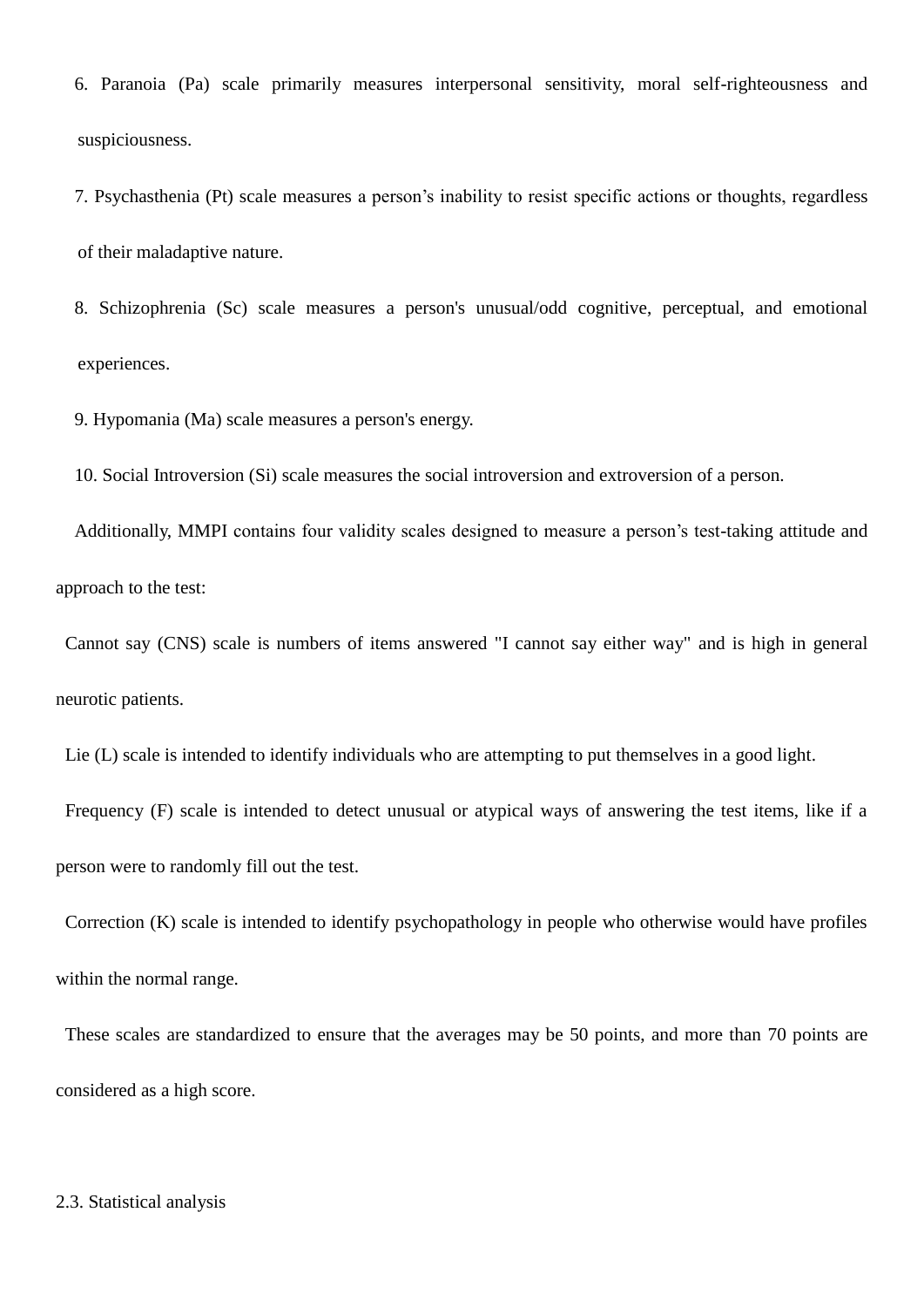All data of MMPI were compared with standard values calculated from measurements in 114 Japanese men and 86 Japanese women in their twenties $^{12}$ . To assess the significance of differences between the groups, we used Student's *t*-test, one-way repeated measures analysis of variance (ANOVA), and the Tukey multiple comparison test, as appropriate. Probabilities of less than 0.05 were accepted as significant. Data were analyzed using IBM SPSS Statistics 20 for Windows (IBM Japan, Ltd., Japan).

#### **3. Results**

3.1. Comparison of preoperative and postoperative MMPI scores with standard values

The preoperative scores on D, Hy, Pt, and Si scales were significantly higher than standard values for their generation, and the score on Ma scale was significantly lower than standard values. The scores on CNS, D, and Hy scales significantly decreased after surgery. However, the postoperative scores on D, Pt, and Si sales were significantly higher than standard values, and the postoperative score on Ma scale was significantly lower than the standard value (Table 2).

Thirty-five of the 119 patients had high scores  $(> 70)$  on some clinical subscales. In 16 of the 35 patients with high scores before surgery, all scores were within normal ranges after surgery, but the other 19 patients still had high scores on some clinical subscales after surgery.

Five of the patients were diagnosed as having mental diseases before surgery. One patient with atypical autism had high scores on F, Hs, D, Hy, Pd, Pa, Pt, Sc and Si scales before and after surgery. A patient with schizophrenia had high scores on F, Pd, Pa, Pt and Sc scales before surgery and on F, D, Hy, Pd, Pa, Pt and Sc scales after surgery. A patient with depression had a high score on the Pt scale before surgery and high scores on the Pt and Sc scales after surgery, and another patient with depression had a high score on the Sc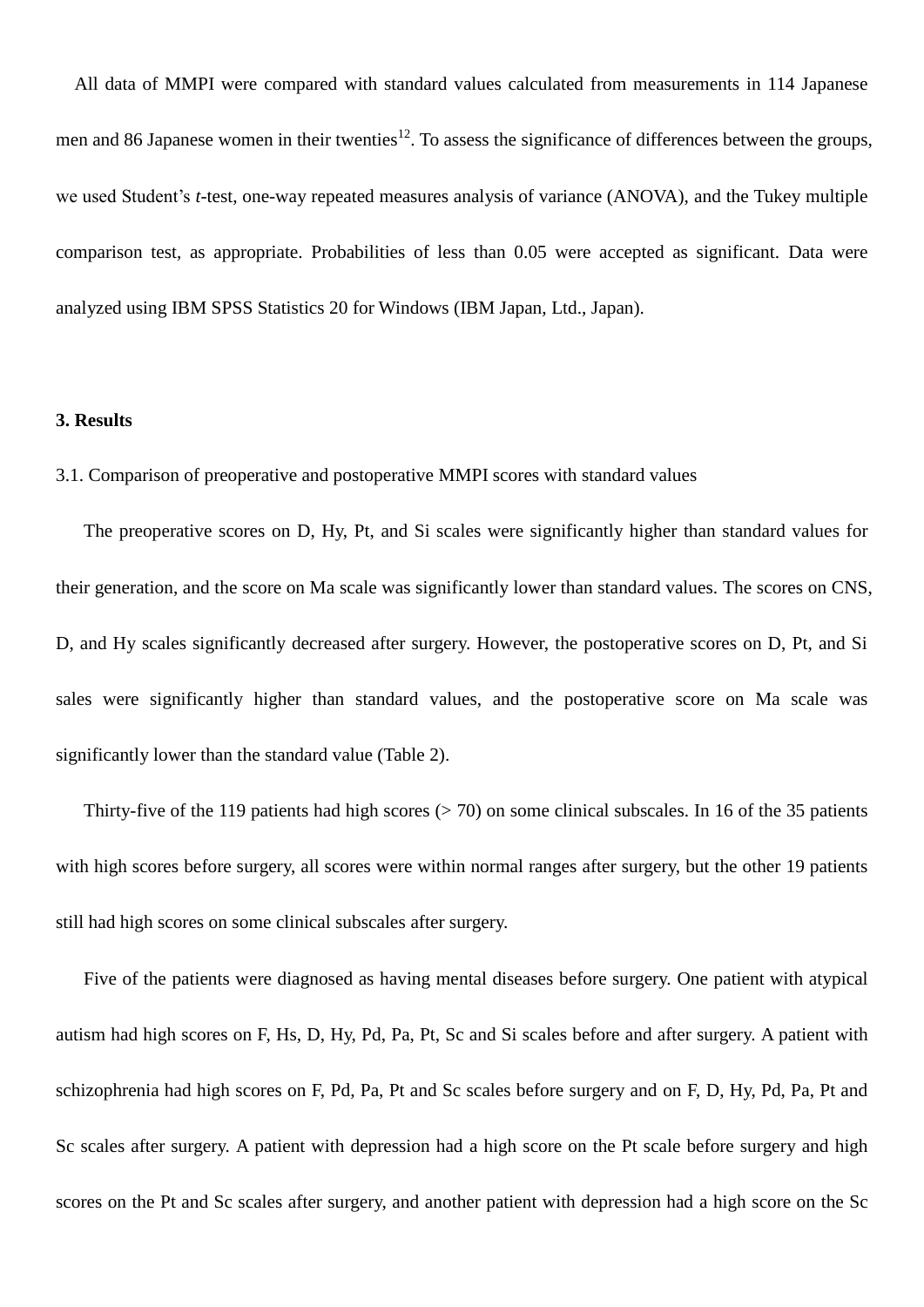scale before surgery and high scores on the Sc and Si scales after surgery. A patient with orthostatic disturbance had a high score on the Pa scale before surgery.

### 3.2. Comparison of MMPI scores among types of jaw deformities

 The D scale in the skeletal class III group was higher than those in the other skeletal groups, and D and Hy scales in the skeletal class III group significantly decreased after surgery (Table 3). There was no significant difference in clinical subscales between the asymmetry and symmetry groups, though there was a significant difference in the CNS scale between the two groups and Hy scale in the asymmetry group significantly decreased after surgery (Table 4).

## **4. Discussion**

The desire for esthetic improvement and the resulting psychologic benefit are frequently major motives of patients who request orthognathic surgery rather than a desire for functional improvement<sup>1-6</sup>. The motivations, perceptions, and expectations of the individual play a significant role in determining not only the surgical success but also the psychosocial success. Although satisfaction with orthognathic surgery is generally high, an important minority of patients are dissatisfied with the outcome<sup>13</sup>. In our previous study<sup>14</sup> using questionnaires, 8% of the patients in whom jaw deformities had been surgically corrected more than one year ago answered that they were dissatisfied with the results in regard to their chief problems. Dissatisfaction after orthognathic surgery is not caused by the skill of the operator, but is due to the patient's psychological problems. With regard to the psychological impact of dentofacial disharmony, previous studies have shown that patients with jaw deformities do not appear to be more psychologically distressed or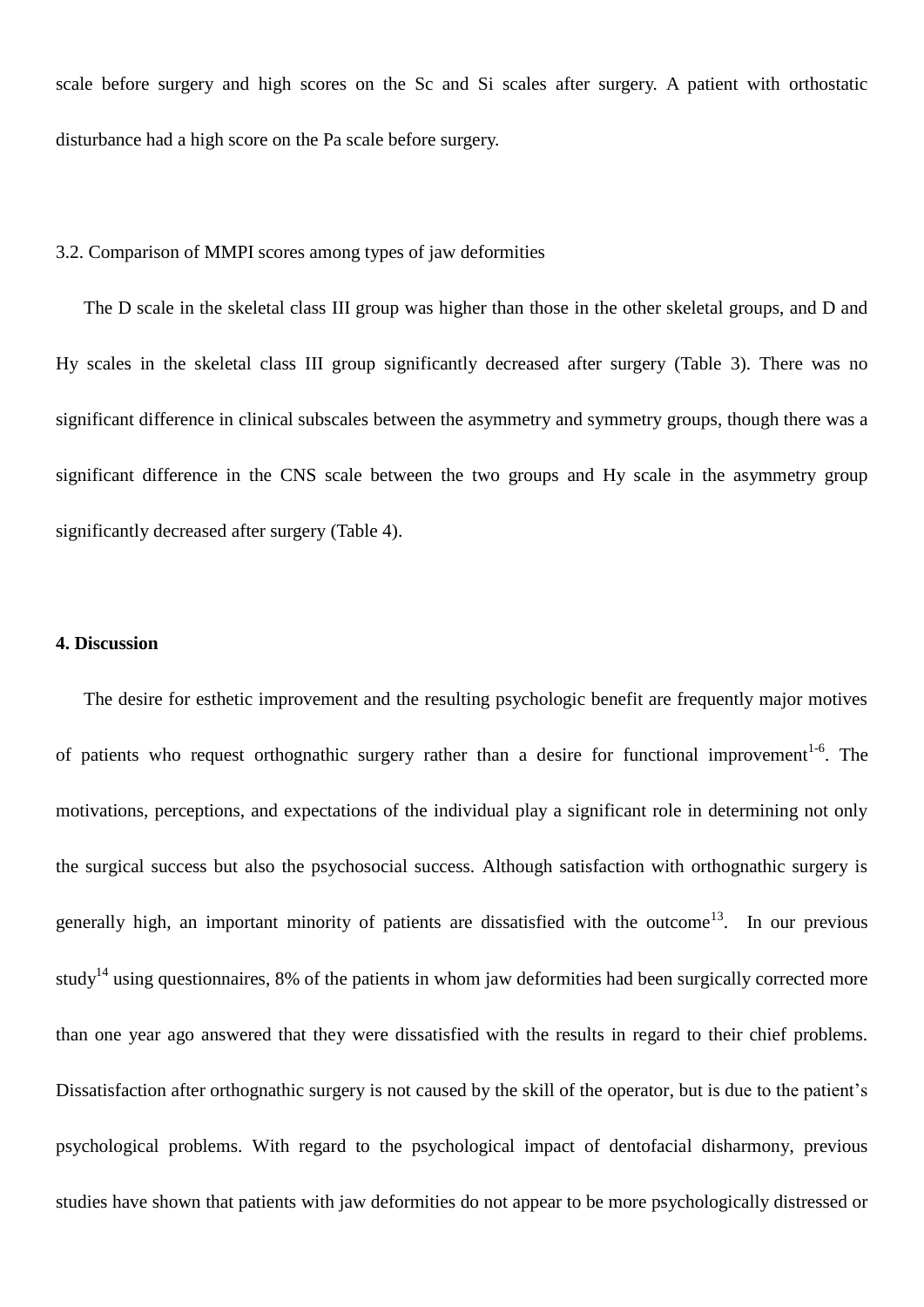depressed than normal<sup>13,15-17</sup>. On the other hand, it has been reported that patients who were psychologically distressed before orthognathic surgery tend to experience more difficulties and more discomfort with symptoms, social/self-concerns, general health, and overall recovery after surgery<sup>18,19</sup>. In particular, patients with body dysmorphic disorder are often not satisfied with the results of surgery<sup>20</sup>. Therefore, patients' reasons for seeking surgery, their expectations and their ability to adapt after the operation should be evaluated on an individual basis by understanding their psychological status regarding the jaw deformities.

Psychological aspects in patients with jaw deformities have been researched in a variety of ways such as questionnaires,  $14,21-24$ , psychological tests  $15,25-28$  and an interview technique<sup>29</sup>. Among them, psychological tests are useful for understanding more objectively the psychological characteristics of the patient. MMPI is one of the most frequently used psychological tests in mental health, and the test is used by trained professionals to assist in identifying personality structure and psychopathology. The present study was designed to obtain useful information for proper treatment planning by investigating the psychosocial status of patients with jaw deformities. The results were compared with standard values from measurements in 200 Japanese men and women in their twenties.

In previous studies, MMPI scores in patients with jaw deformities were not significantly different from standard values for their generation<sup>17,30</sup>. Some studies, however, indicated that 18% to 33% of patients have clinically elevated levels of psychologic distress before orthognathic surgery $^{31-33}$ . In the present study, the MMPI scores on depression, hysteria, psychasthenia and social introversion scales were significantly higher than standard values and the score on the hypomania scale was significantly lower than the standard value.

There are some indications that differences might exist in the psychological status of patients with different types of jaw deformity. A comparative study of skeletal class II and skeletal class III patients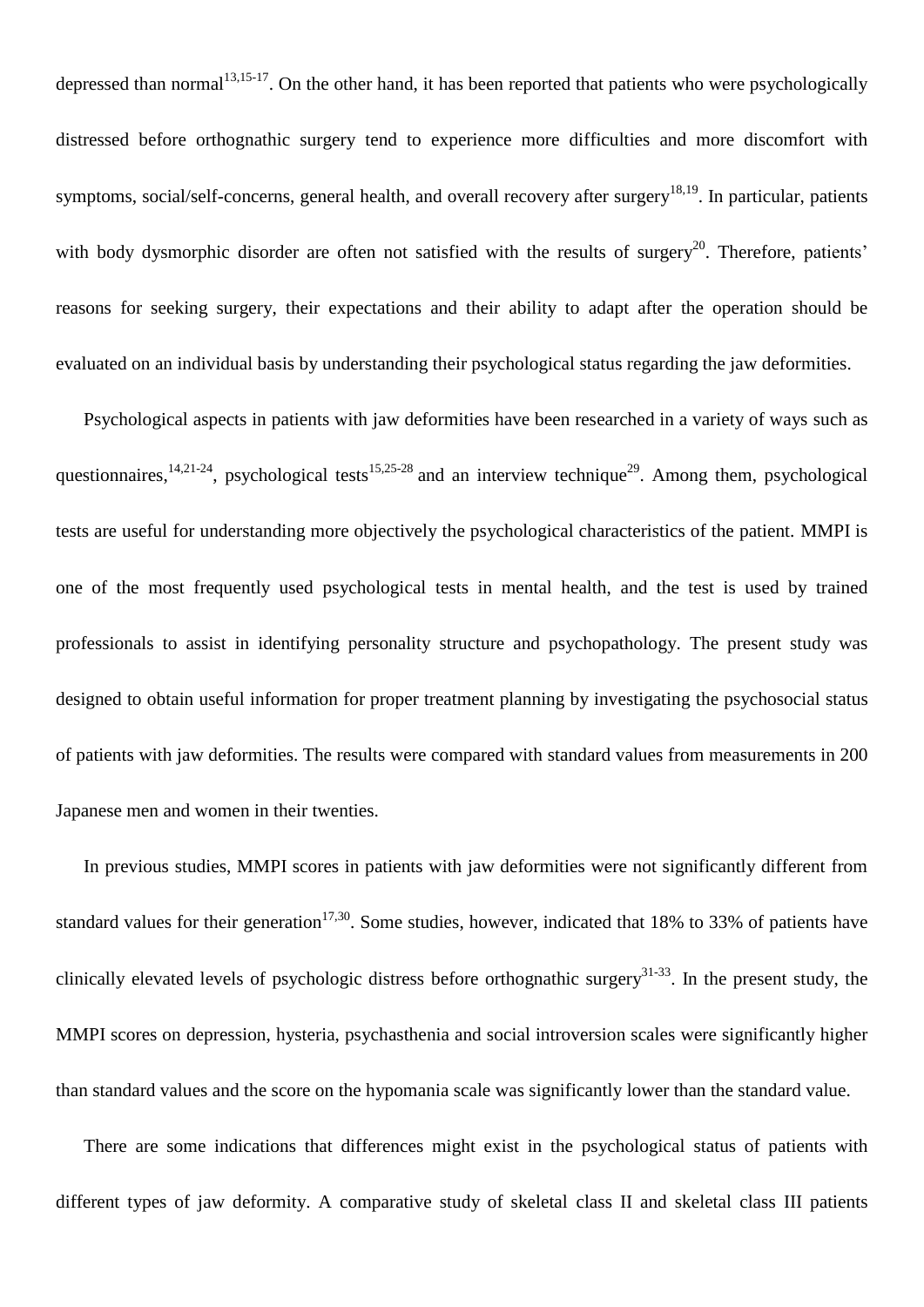showed that skeletal class III patients had stronger feelings of insecurity regarding their facial appearance<sup>34</sup>. In the present study, the depression scale of skeletal class III group patients was higher than the scales in the other skeletal groups. One reason might be that patients with skeletal class III malocclusion exhibit higher levels of psychological stress than those with the other jaw deformities in social situations. Indeed, it has been suggested that patients with skeletal class II malocclusion are less likely to experience psychological problems than those with skeletal class III malocclusion because it is possible for skeletal class II patients to disguise their skeletal discrepancy by protruding their mandible<sup>35</sup>.

In the present study,  $31\%$  of the patients had high scores ( $> 70$ ) on some clinical subscales and five of the patients were diagnosed as having mental diseases before surgery. However, we had no major trouble before and after surgery by careful observation and response. Therefore, MMPI is viewed as an effective method to screen patients with psychological problem for orthognathic surgery. Patients with some psychological problems should be followied by appropriate counseling to help them respond to the additional stress of surgery, and patients' consent to the surgical procedure may be helpful and may reduce postoperative trouble and dissatisfaction.

Benefits of orthognathic surgery for quality of life were reviewed by Hunt et al.<sup>36</sup> and Soh et al.<sup>37</sup> for 29 articles published from 1966 to December 2000 and 21 articles published from 2001 to June of 2012, respectively. According to those reviews, patients with jaw deformities experience an improvement in quality of life after surgery, and the positive effect of orthognathic surgery on psychosocial status has been generally accepted. In the present study, scores on D and Hy scales significantly decreased after surgery, suggesting that improvement in jaw deformities has a positive influence on psychosocial status.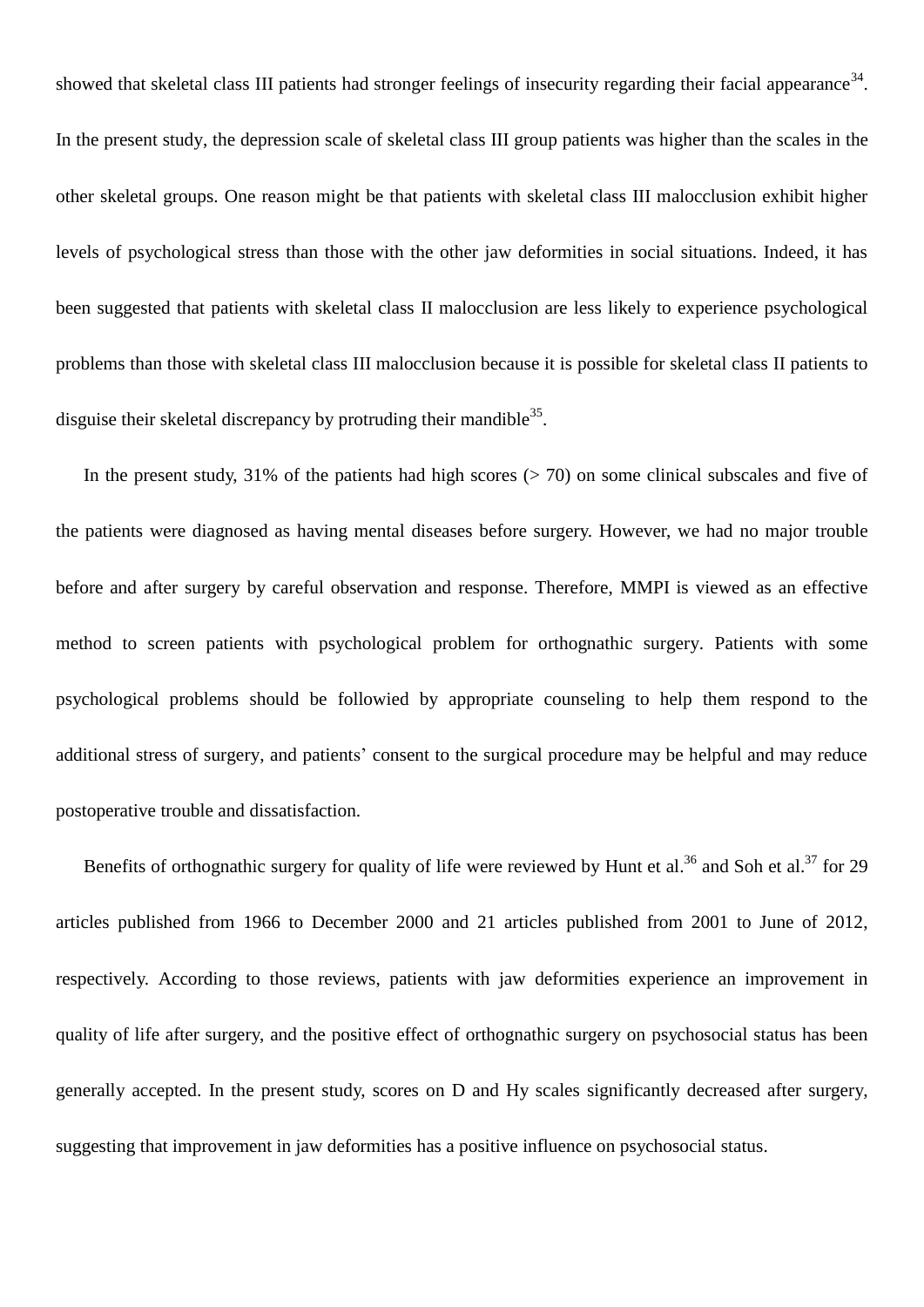## **5. Conclusion**

Orthognathic surgery has a positive influence on psychosocial status in patients with jaw deformities, especially patients with skeletal class III malocclusion, but patients with some psychological problems should be followed by appropriate counseling and careful response. MMPI is viewed as an effective method to screen patients with psychological problems for orthognathic surgery.

#### **REFERENCES**

- 1. Alanko OM, Svedström-Oristo AL, Tuomisto MT. Patients' perceptions of orthognathic treatment, well-being, and psychological or psychiatric status: a systematic review. Acta Odontol Scand 2010; 68: 249-260.
- 2. Laufer D, Glick D, Gutman D, Sharon A. Patient motivation and response to surgical correction of prognathism. Oral Surg Oral Med Oral Pathol Oral Radiol Endod 1976; 41: 309-313.
- 3. Kiyak HA, Holh T, Sherrick P, West RA, McNeill RW, Bucher F. Sex differences in motives for and outcomes of orthognathic surgery. J Oral Surg 1981; 39: 757-764.
- 4. McKiernan EXF, McKiernan F, Jones ML. Psychological profiles and motives of adults seeking orthodontic treatment. Int J Adult Orthod Orthognath Surg 1992; 7: 187-198.
- 5. Finlay PM, Atkinson JM, Moos KF. Orthognathic surgery: patient expectations; psychological profile and satisfaction with outcome. Br J Oral Maxillofac Surg 1995; 33: 9-14.
- 6. Stirling J, Latchford G, Morris DO, Kindelan J, Spencer RJ, Bekker HL. Elective orthognathic treatment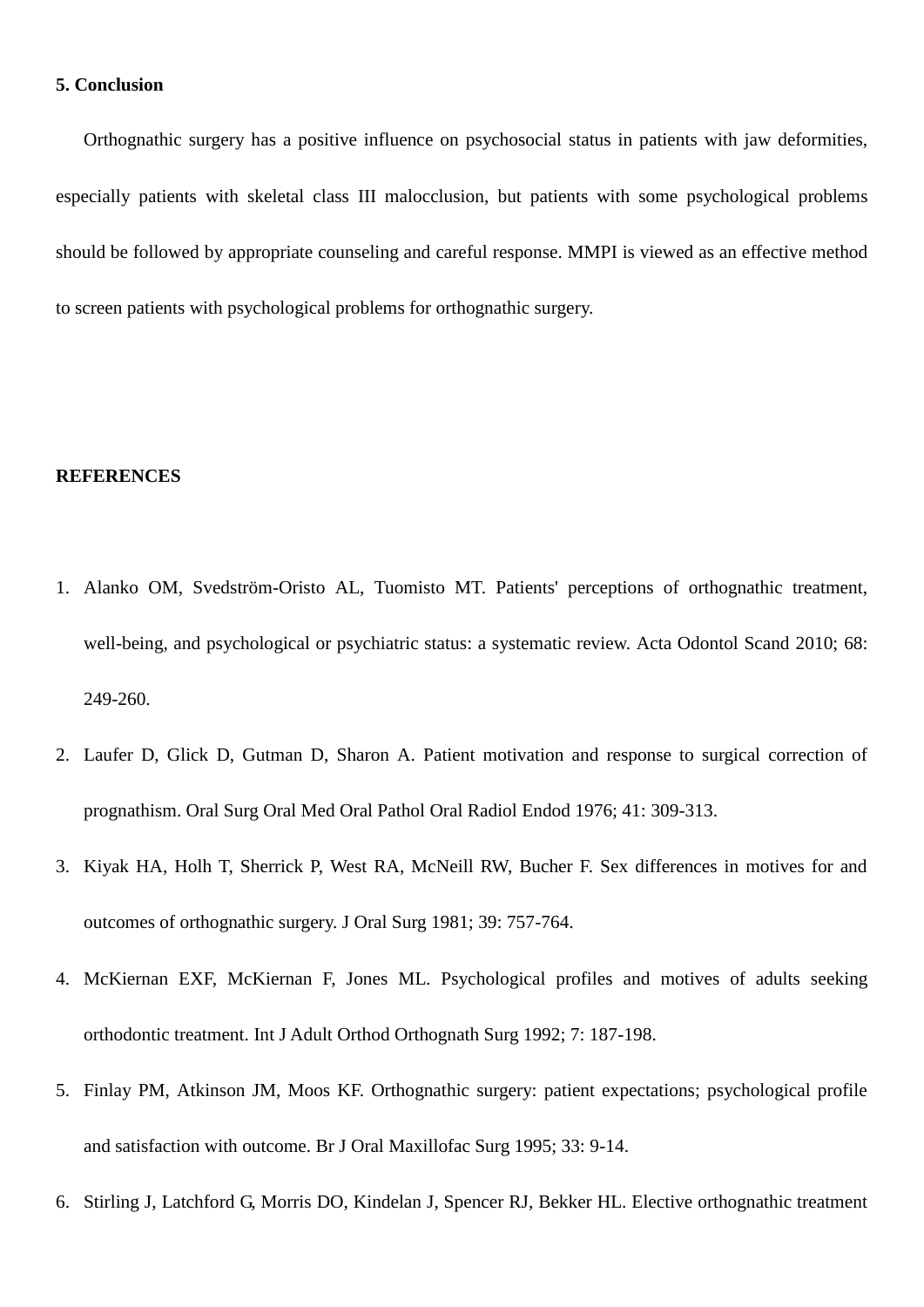decision making: a survey of patient reasons and experiences. J Orthod 2007; 34: 113–127.

- 7. Bell R, Kiyak HA, Joondeph DR, McNeill RW, Wallen TR. Perceptions of facial profi le and their infl uence on the decision to undergo orthognathic surgery. Am J Orthod 1985; 88: 323-332.
- 8. Maxwell R, Kiyak HA. Dentofacial appearance: a comparison of patient self assessment techniques. Int J Adult Orthod Orthognath Surg 1991; 6: 123-131.
- 9. Wilmot JJ, Barber HD, Chou DG, Vig KWL. Associations between severity of dentofacial deformity and motivation for orthodontic orthognathic surgery treatment. Angle Orthod 1993; 63: 283-288.
- 10. Phillips C, Kiyak HA, Bloomquist D, Turvey TA. Perceptions of recovery and satisfaction in the short term after orthognathic surgery. J Oral Maxillofac Surg 2004; 62: 535–544.
- 11. The volume on MMPI new Japanese-version study group (editor representation Fujio Tanaka).A new Japanese version MMPI manual, the first edition. the Sankyobo, Kyoto, 1993; p.1-55.
- 12. Shiotani T, Tanaka F, Ide S, Hiraguchi M, Murakami M, Takeyama M, Kiba F, Ito A, Sukigara M, Noda Y. Standardization of new Japanese study MMPI, first edition, Sankyobo, Kyoto, 1997; p. 130-162.
- 13. Chen B, Zhang ZK, Wang X. Factors influencing postoperative satisfaction of orthognathic surgery patients. Int J Adult Orthodon Orthognath Surg 2002; 17: 217–222.
- 14. Kobayashi T, Oda Y, Hasebe D, Kato K, Niimi K, Nakazato T, Izumi N, Takata Y, Fukuda J, Takagi R and Saito C. Questionnaire study after orthognathic surgery in patients with jaw deformities. Jpn J Jaw Deform 2006; 16: 153-160.
- 15. Kiyak HA, McNeil RW, West RA,Hohl T, Bucher F, Sherrick P. Predicting psychologic responses to orthognathic surgery. J Oral Maxillofac Surg 1982; 40: 150-155.
- 16. Cunningham SJ, Gilthorpe MS, Hunt NP. Are orthognathic patients different? Eur J Orthod 2000; 22: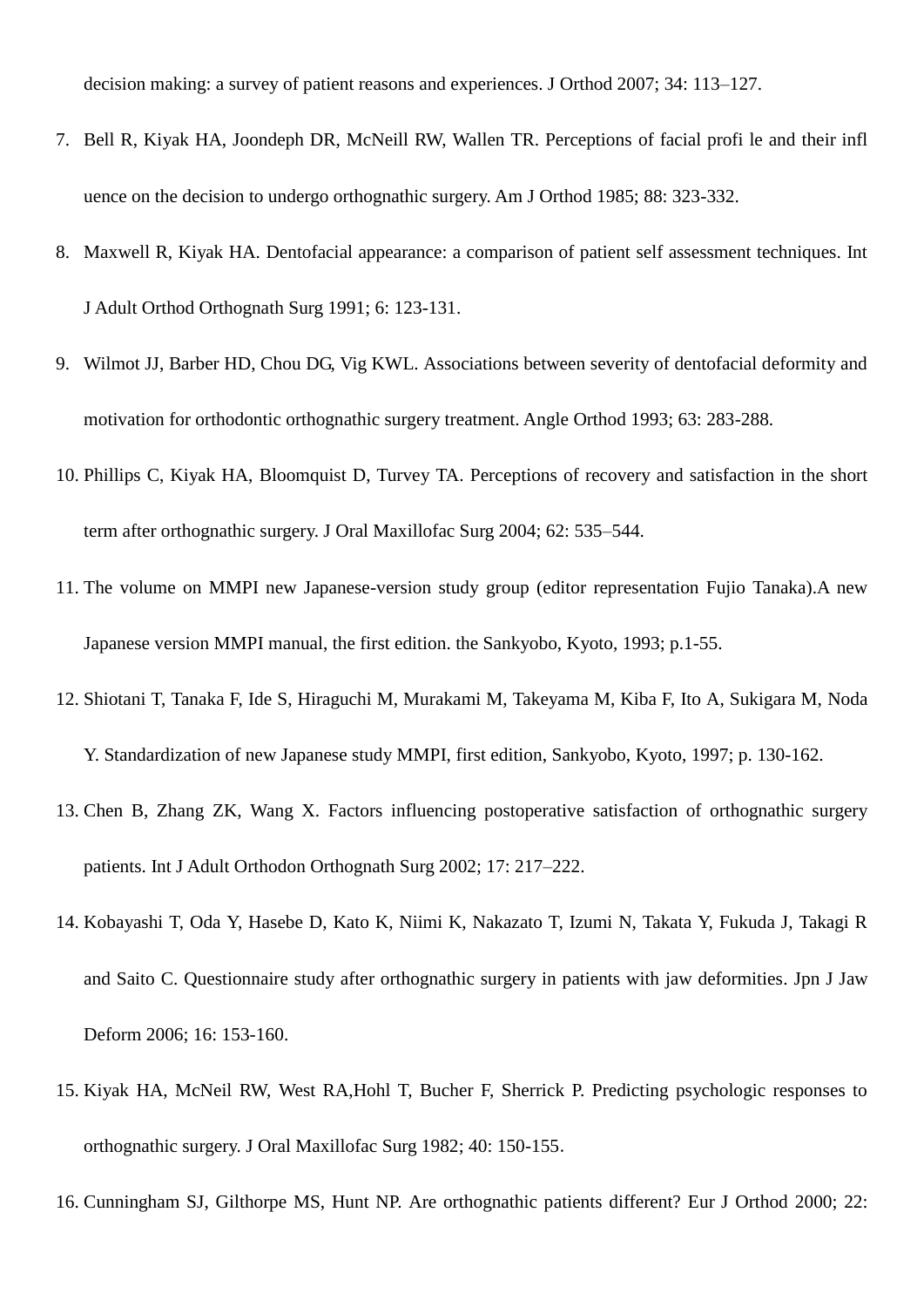- 17. Kim SJ, Kim MR, Shin SW, Chun YS, Kim EJ. Evaluation on the psychosocial status of orthognathic surgery patients. Oral Surg Oral Med Oral Pathol Oral Radiol Endod 2009; 108: 828-832.
- 18. Hatch JP, Rugh JD, Clark GM, et al. Health-related quality of life following orthognathic surgery. Int J Adult Orthodon Orthognath Surg 1998; 13: 67-77.
- 19. Phillips C, Kiyak HA, Bloomquist D, Turvey TA. Perceptions of recovery and satisfaction in the short term after orthognathic surgery. J Oral Maxillofac Surg 2004; 62: 535–544.
- 20. Vulink NC, Rosenberg A, Plooij JM, Koole R, Bergé SJ, Denys D. Body dysmorphic disorder screening in maxillofacial outpatients presenting for orthognathic surgery. Int J Oral Maxillofac Surg 2008; 37: 985–991.
- 21. Wictorin L, Hillerström K, Sörensen S. Biological and Psychosocial factors in patients with malformation of the jaws I. a study of 95 patients prior to treatment. Scand J Plast Reconstr Surg 1969; 3: 138-143.
- 22. Peterson LJ, Topazian RG. Psychological consideration in corrective maxillary and midfacial surgery. J Oral Surg 1976; 34: 157-164.
- 23. Heldt L, Haffke EA, Davis LF. The psychological and social aspects of orthognathic treatment. Am J Orthod 1982; 82: 318-328.
- 24. Cunningham SJ, Hunt NP, Feinmann C. Psychological aspects of orthognathic surgery:A review of the literature. Int J Adult Orthod Orthpgnath Surg 1995; 10: 159-172.
- 25. Kiyak HA, Zeitler DL. Self–assessment of profile and body image among orthognathic surgery patients before and two years after surgery. J Oral Maxillofac Surg 1988; 46: 365-371.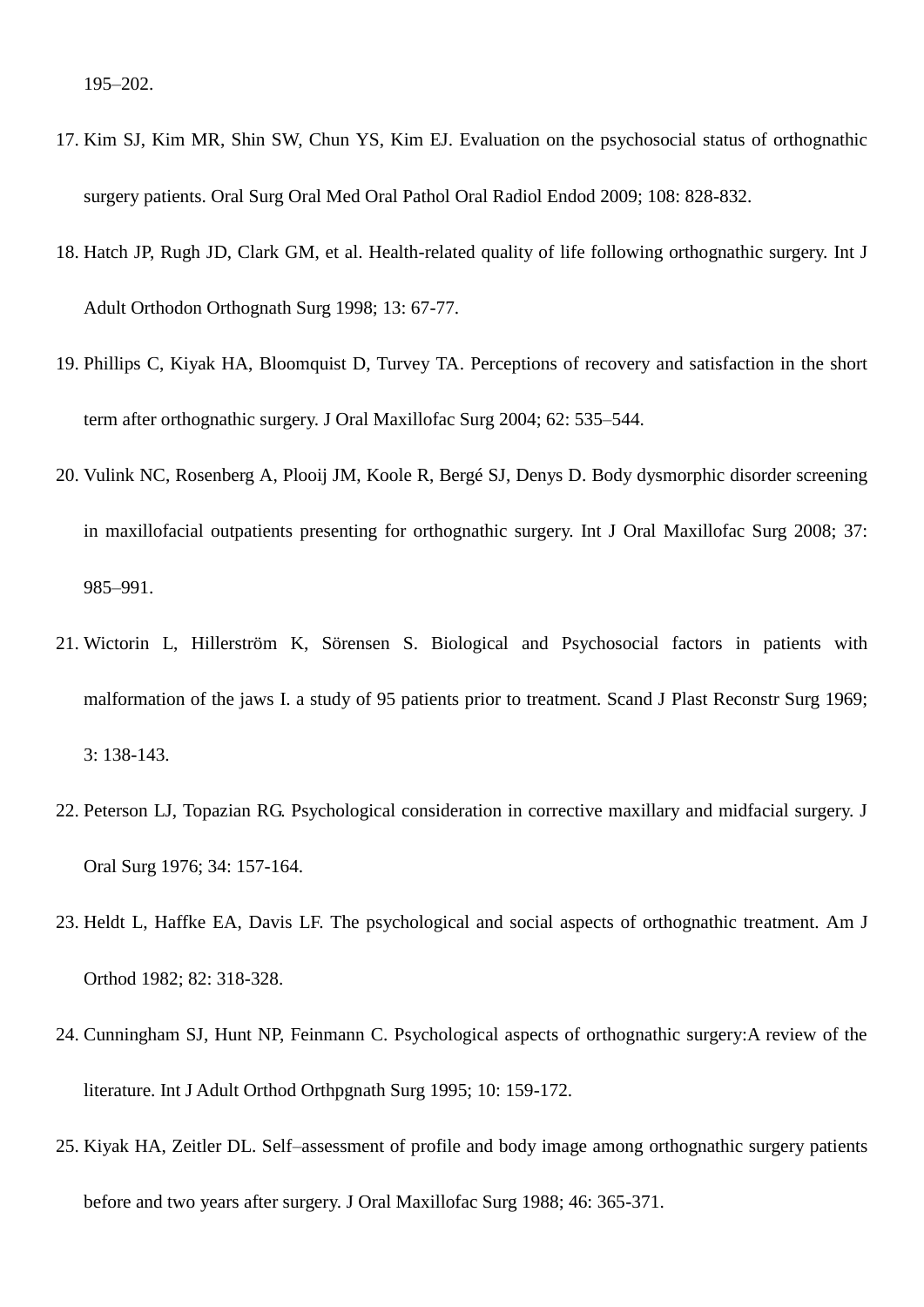- 26. Flanary CM, Barnwell GM, VanSickels JE, Littlefield JH, Rugh AL. Impact of orthognathic surgery on normal and abnormal personality dimensions: a 2-year follow-up study of 61 patients. Am J Orthod Dentfac Orthop 1990; 98: 313-322.
- 27. Garvill J, Garvill H, Kahnberg KE, Lundgren S. Psychological factors in orthognathic surgery. J Cranio-Max-Surg 1992; 20: 28-33.
- 28. Pogrel MA, Scott P. Is it possible to identify the psychologically ``bad risk``orthognathic surgery patient preoperatively?. Int J Adult Orthod Orthognath Surg 1994; 9: 105-110.
- 29. Fiona S. Ryan, Matthew Barnard, and Susan J. Cunningham. Impact of dentofacial deformity and motivation for treatment: A qualitative study. Am J Orthod Dentofacial Orthop 2012; 141: 734-742.
- 30. Ito A, Kobayashi T, Matsuzaki H, Tanaka J, Ohata H, Takano N, Saito C. Personality Characteristics of Patients with Jaw Deformities; Analysis Using MMPI and Self-Esteem Scale. Jpn J Jaw Deform 2007; 17: 229-237.
- 31. Phillips C, Bennett ME, Broder HL. Dentofacial disharmony: Psychological status of patients seeking treatment consultation. Angle Orthod 1998; 68: 547.
- 32. Hatch JP, Rugh JD, Bays RA, et al. Psychological function in orthognathic surgical patients before and after bilateral sagittal split osteotomy with rigid and wire fixation. Am J Orthod Dentofacial Orthop 1999; 115: 536-543.
- 33. Phillips C, Bailey L, Kiyak HA, et al. Effects of a computerized treatment simulation on patient expectations for orthognathic surgery. Int J Adult Orthodon Orthognath Surg 2001; 16:87-98.
- 34. Gerzanic L, Jagsch R, Watzke IM. Psychologic implications of orthognathic surgery in patients with skeletal Class II or Class III malocclusion. Int J Adult Orthod Orthognath Surg 2002; 17: 75–81.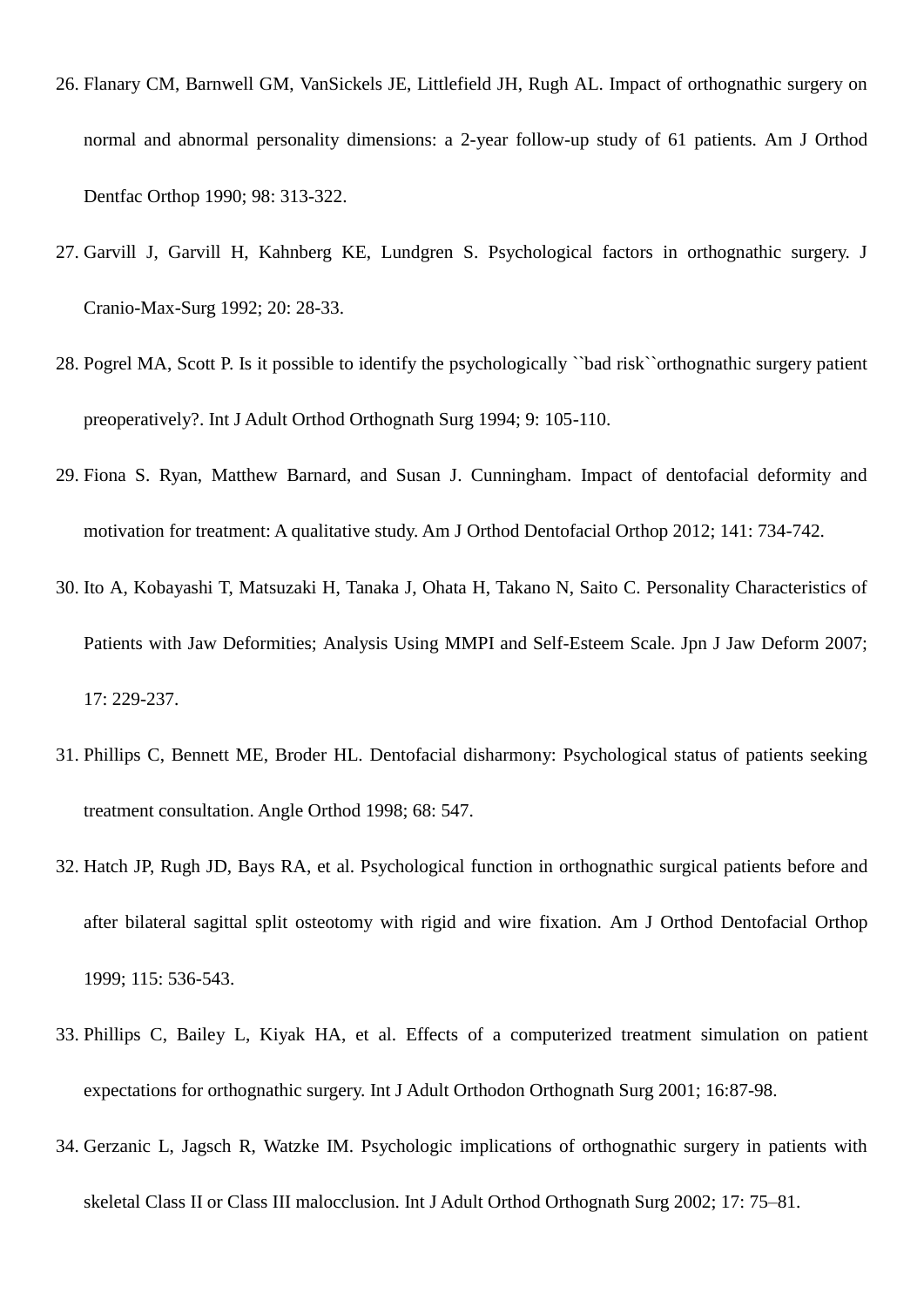- 35. Nurminen L, Pietila T, Vinkka-Puhakka H. Motivation for and satisfaction with orthodontic-surgical treatment: a retrospective study of 28 patients. Eur J Orthod 1999; 21: 79–87.
- 36. Hunt OT, Johnston CD, Hepper PG, et al: The psychosocial impact of orthognathic surgery: A systematic review. Am J Orthod Dentofac Orthop 120; 490-497, 2001
- 37. Soh CL, Narayanan V. Quality of life assessment in patients with dentofacial deformity undergoing orthognathic surgery - A systematic review. Int. J. Oral Maxillofac. Surg (in press), accepted for publication 6 March 2013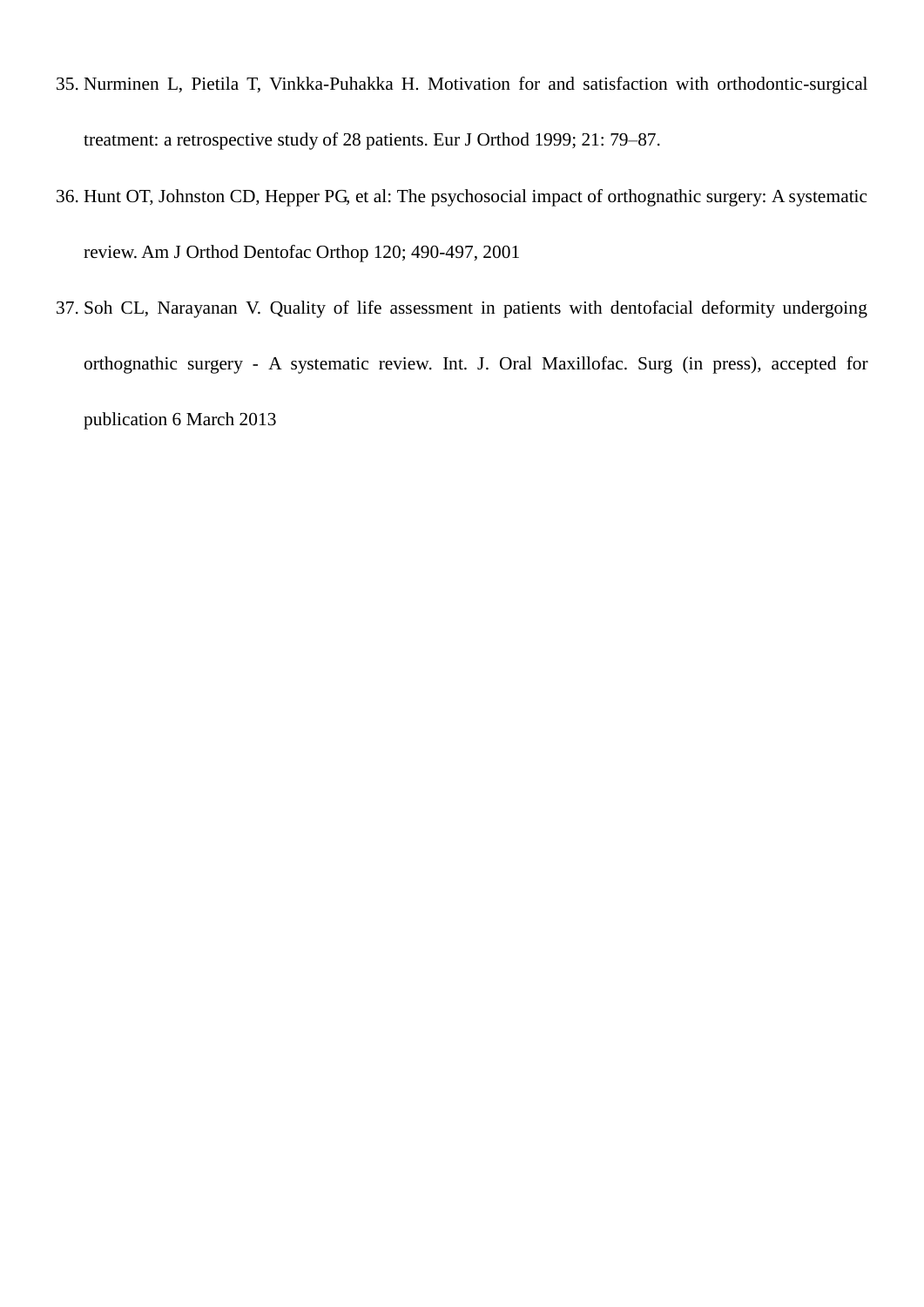Table 1. Numbers of patients in groups classified according to type of anteroposterior skeletal pattern and presence or absence of facial aymmetry.

L,

| Groups             | Male | Female |
|--------------------|------|--------|
| Skeletal Class III | 31   | 53     |
| Skeletal Class II  | 2    | 18     |
| Skeletal Class I   | 5    | 10     |
| Asymmetry          | 17   | 34     |
| Symmetry           | 21   | 47     |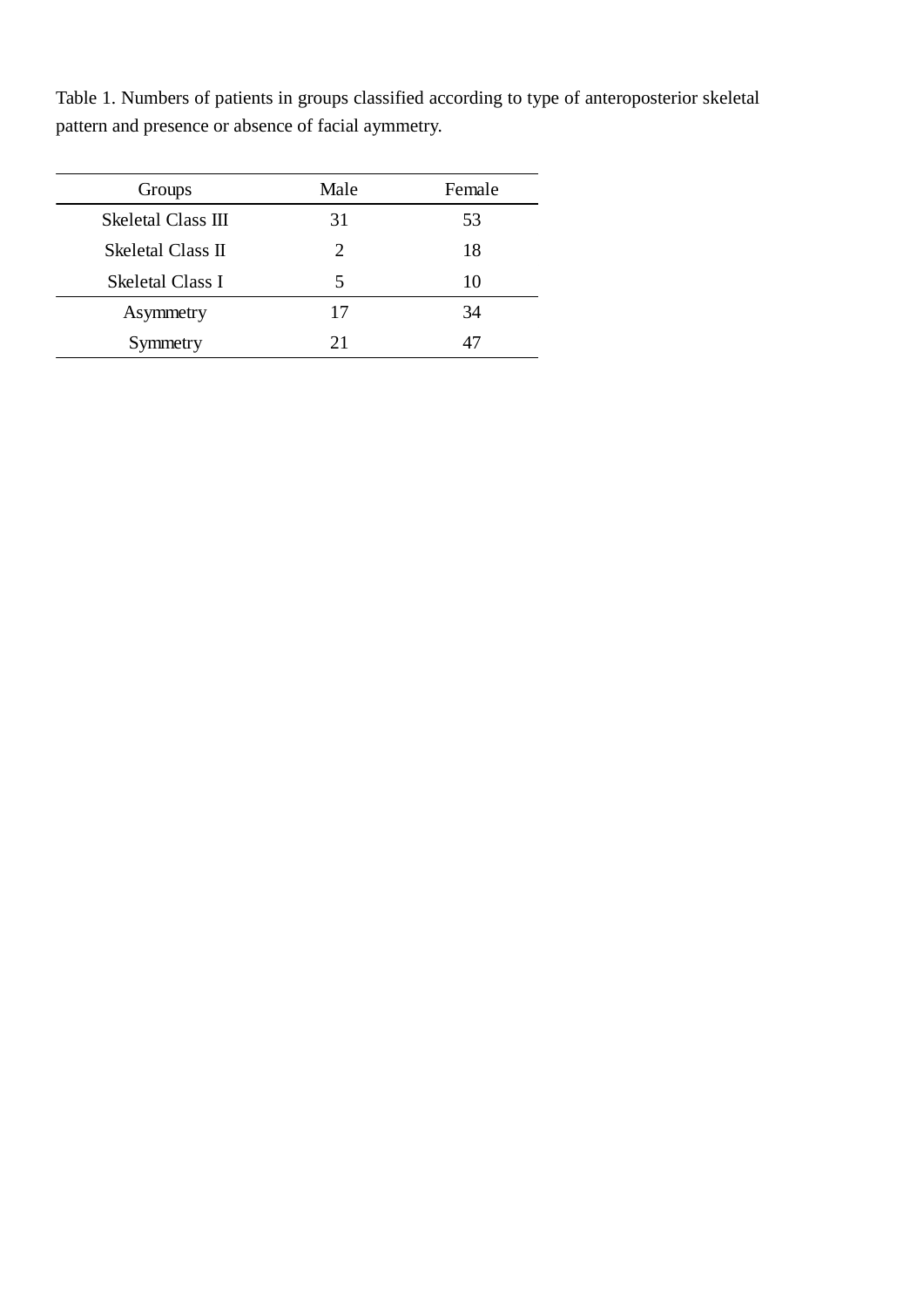| <b>Scales</b>          | Standard values                | Patients                                        |                  |  |
|------------------------|--------------------------------|-------------------------------------------------|------------------|--|
|                        |                                | Before surgery                                  | After surgery    |  |
| Cannot say             | $47.97 \pm 8.3$                | $49.54 \pm 6.4$<br>$\ast$                       | $48.10{\pm}5.8$  |  |
| Lie                    | $46.31 \pm 8.7$                | $48.30 \pm 9.1$<br>$***$                        | $49.13 \pm 10.0$ |  |
| Frequency              | $49.79 \pm 10.8$               | $52.04 \pm 10.8$                                | $52.30 \pm 14.7$ |  |
| Correction             | $49.35 \pm 10.2$               | $50.78 \pm 10.1$<br>$\ast$                      | $51.84 \pm 10.0$ |  |
| Hypochondoriasis       | $49.84 \pm 10.0$               | $51.80{\pm}9.7$                                 | $51.85 \pm 9.5$  |  |
| Depression             | $48.58 \pm 10.9$<br>$***$      | $53.76 \pm 11.9$<br>$\ast$<br><b>The Common</b> | $52.35 \pm 11.4$ |  |
| Hysteria               | $50.58 \pm 9.9$<br>$\ast$      | $***$<br>$53.08 \pm 9.1$<br>$\ast$              | $51.51 \pm 9.3$  |  |
| Psychopathic deviation | $51.47 \pm 10.0$               | $52.75 \pm 11.3$                                | $52.79 \pm 10.4$ |  |
| Masculinity-femininity | $49.67 \pm 10.7$               | $51.34 \pm 10.2$                                | $51.82 \pm 10.9$ |  |
| Paranoia               | $52.83 \pm 11.0$               | $54.73 \pm 11.0$                                | $54.14 \pm 10.8$ |  |
| Psychasthenia          | $50.35 \pm 10.7$<br>$***$      | $54.75 \pm 11.7$                                | $54.29 \pm 12.5$ |  |
| Schizophrenia          | $50.92 \pm 10.7$               | $**$<br>$53.59 \pm 15.1$                        | $53.92 \pm 14.9$ |  |
| Hypomania              | $52.81 \pm 10.6$<br>$\ast\ast$ | $48.37+9.8$                                     | $47.14 \pm 9.5$  |  |
| Social introversion    | $48.04 \pm 10.8$               | $***$<br>$53.41 \pm 11.8$                       | $53.02 \pm 10.9$ |  |
|                        | $**$                           | $***$                                           |                  |  |
|                        |                                | *: $p<0.05$ , **: $p<0.01$                      | Mean±SD          |  |

Table 2. MMPI scores before and after surgery compared with standard values.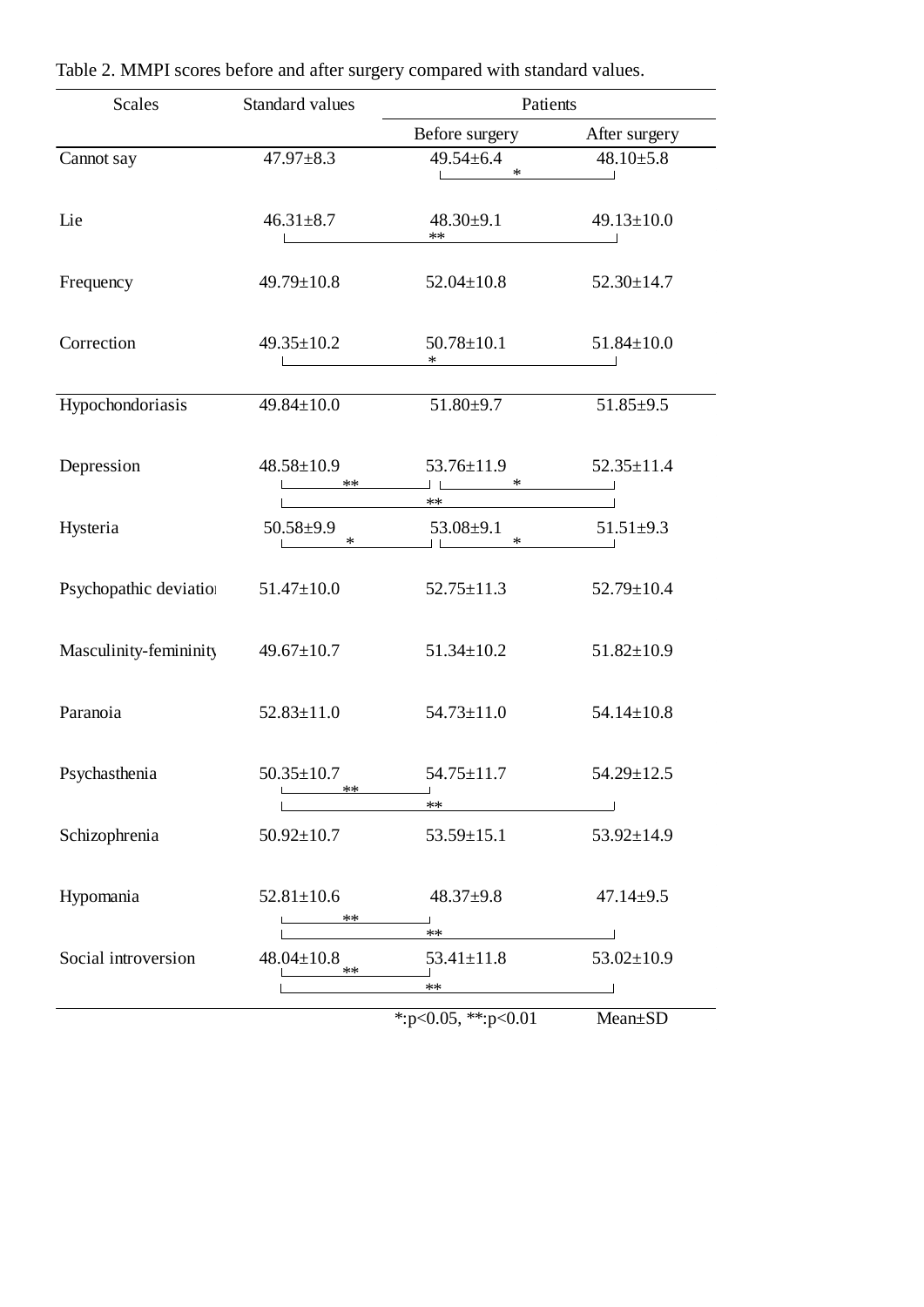| Scales                 | Type of jaw deformity     | Patient                     |                  |
|------------------------|---------------------------|-----------------------------|------------------|
|                        |                           | Before surgery              | After surgery    |
| Cannot say             | Skeletal Class III        | $49.88 \pm 6.3$<br>$\ast$   | $47.98 \pm 5.5$  |
|                        | Skeletal Class II         | $47.15 \pm 5.7$             | $47.25 \pm 6.2$  |
|                        | <b>Skeletal Class I</b>   | $50.8 \pm 7.2$              | $49.93 \pm 6.7$  |
| Lie                    | <b>Skeletal Class III</b> | $48.98 \pm 9.1$             | $49.38 \pm 9.7$  |
|                        | Skeletal Class II         | $45.6 \pm 8.1$              | $46.6 \pm 10.6$  |
|                        | <b>Skeletal Class I</b>   | $48.07 \pm 9.6$             | $51.07 \pm 11.0$ |
| Frequency              | Skeletal Class III        | $52.15 \pm 12.3$            | $52.35 \pm 15.3$ |
|                        | Skeletal Class II         | $52.05 \pm 10.2$            | $52.50 \pm 12.6$ |
|                        | Skeletal Class I          | $51.40 \pm 16.3$            | $51.80 \pm 15.5$ |
| Correction             | <b>Skeletal Class III</b> | $50.50 \pm 9.9$             | $51.31 \pm 10.2$ |
|                        | Skeletal Class II         | $51.15 \pm 11.5$            | $52.40 \pm 10.8$ |
|                        | <b>Skeletal Class I</b>   | $51.60 \pm 10.5$            | $54.07 \pm 8.2$  |
| Hypochondoriasis       | <b>Skeletal Class III</b> | $51.62 \pm 10.0$            | $51.40{\pm}9.8$  |
|                        | Skeletal Class II         | 52.90±9.4                   | $52.60 \pm 8.4$  |
|                        | <b>Skeletal Class I</b>   | $51.33 \pm 8.4$             | $53.20 \pm 9.1$  |
| Depression             | Skeletal Class III        | $54.83 \pm 12.8$<br>$\ast$  | $52.74 \pm 11.8$ |
|                        | Skeletal Class II         | $51.80 \pm 8.8$             | $50.65 \pm 10.1$ |
|                        | <b>Skeletal Class I</b>   | $50.33 \pm 9.3$             | $52.47 \pm 11.1$ |
| Hysteria               | Skeletal Class III        | $52.85 \pm 9.6$<br>$\ast$   | $50.90 \pm 9.5$  |
|                        | Skeletal Class II         | $52.40 \pm 8.8$             | 53.90±7.9        |
|                        | <b>Skeletal Class I</b>   | $55.27 \pm 6.4$             | $51.73 \pm 9.9$  |
| Psychopathic deviation | Skeletal Class III        | $52.42 \pm 11.4$            | $51.32 \pm 9.1$  |
|                        | Skeletal Class II         | $50.90 \pm 7.8$             | $53.70 \pm 7.8$  |
|                        | <b>Skeletal Class I</b>   | $57.07 \pm 14.5$            | $59.8 \pm 16.7$  |
| Masculinity-femininity | <b>Skeletal Class III</b> | $\overline{51.10} \pm 10.1$ | $51.61 \pm 10.7$ |
|                        | Skeletal Class II         | $50.45 \pm 8.0$             | $50.60{\pm}9.0$  |
|                        | Skeletal Class I          | $53.93 \pm 12.8$            | $54.67 \pm 13.8$ |
| Paranoia               | <b>Skeletal Class III</b> | $54.33 \pm 11.1$            | $53.23 \pm 11.0$ |
|                        | Skeletal Class II         | $56.20 \pm 9.7$             | $56.55 \pm 9.4$  |
|                        | <b>Skeletal Class I</b>   | $55.00 \pm 12.5$            | $56.07 \pm 11.0$ |
| Psychasthenia          | Skeletal Class III        | $54.62 \pm 12.8$            | $52.92 \pm 12.1$ |
|                        | Skeletal Class II         | $54.40 \pm 8.4$             | $57.95 \pm 11.8$ |
|                        | <b>Skeletal Class I</b>   | $55.93 \pm 9.6$             | $57.13 \pm 14.7$ |
| Schizophrenia          | Skeletal Class III        | $\overline{53.82}$ ±16.1    | 53.86±14.9       |
|                        | Skeletal Class II         | $52.25 \pm 8.7$             | $53.20 \pm 13.2$ |
|                        | <b>Skeletal Class I</b>   | 54.07±17.2                  | $55.20 \pm 17.8$ |
| Hypomania              | Skeletal Class III        | $47.90 \pm 9.7$             | $46.76 \pm 9.6$  |
|                        | Skeletal Class II         | $49.95 \pm 9.4$             | $46.85 \pm 8.4$  |
|                        | Skeletal Class I          | $48.87 \pm 10.9$            | $49.67 \pm 11.1$ |
| Social introversion    | Skeletal Class III        | $54.02 \pm 11.6$            | $53.52 \pm 11.0$ |
|                        | Skeletal Class II         | $52.95 \pm 11.9$            | $51.80{\pm}9.8$  |
|                        | <b>Skeletal Class I</b>   | $50.60 \pm 13.2$            | $51.80 \pm 12.4$ |
|                        |                           | *: $p<0.05$                 | Mean±SD          |

Table 3. Comparison of MMPI scores among types of anteroposterior skeletal pattern.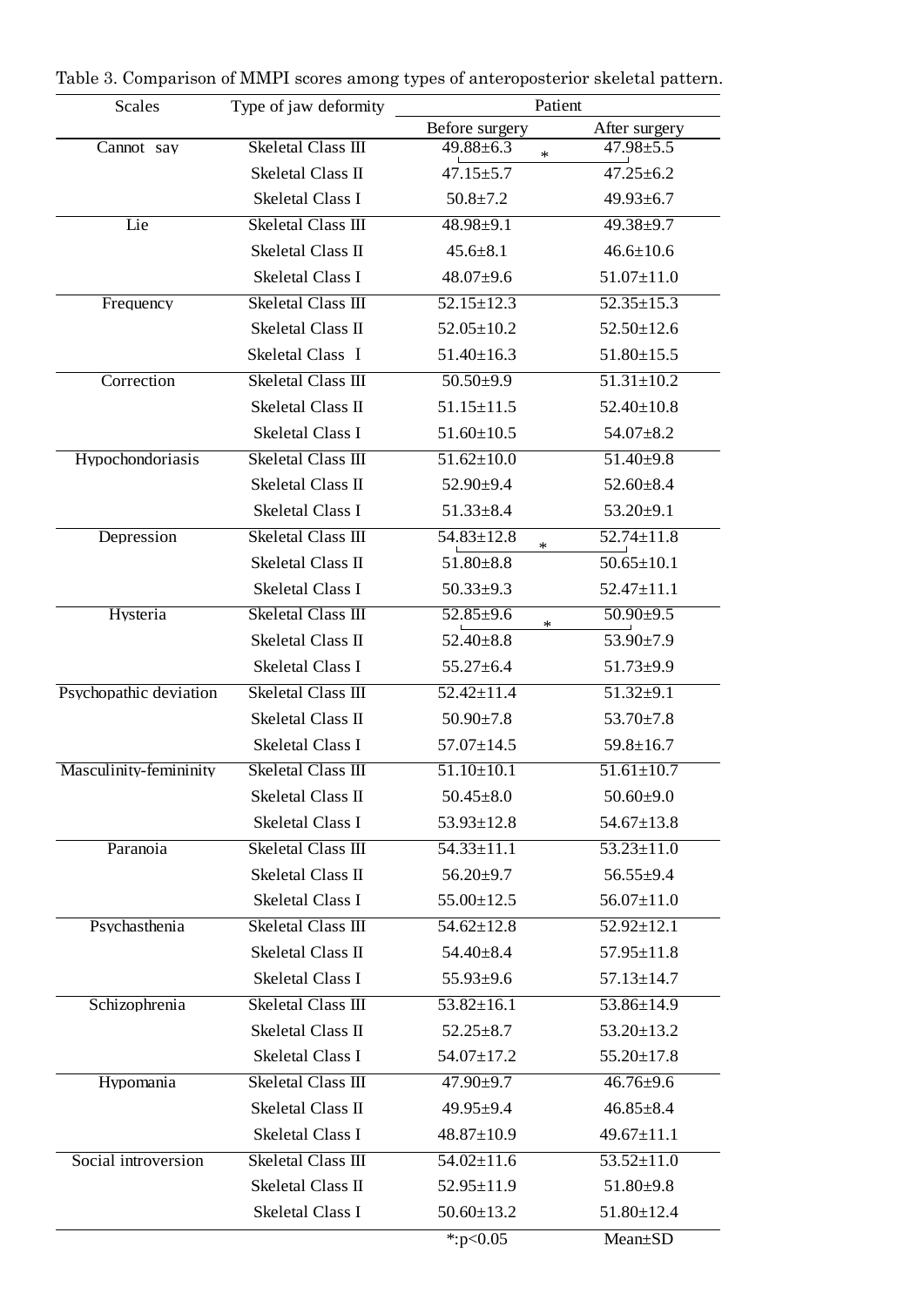| Scales                 | Presence or absence of | Patient                       |                  |
|------------------------|------------------------|-------------------------------|------------------|
|                        | facial asymmetry       | Before surgery                | After surgery    |
| Cannot say             | Asymmetry -            | $49.05 \pm 6.2$               | $48.64 \pm 6.0$  |
|                        | $\ast$<br>Symmetry     | $50.88 \pm 6.8$<br>$\ast\ast$ | $46.63 \pm 4.7$  |
| Lie                    | Asymmetry              | $48.23 + 9.1$                 | 48.70±9.7        |
|                        | Symmetry               | $48.47 \pm 9.0$               | $50.28 \pm 10.7$ |
| Frequency              | Asymmetry              | $50.62 \pm 10.1$              | $50.91 \pm 13.2$ |
|                        | Symmetry               | $55.91 \pm 17.0$              | 56.09±17.9       |
| Correction             | Asymmetry              | $51.48 + 9.7$                 | $52.00 \pm 10.2$ |
|                        | Symmetry               | 48.88±11.2                    | $51.41 \pm 9.5$  |
| Hypochondriasis        | Asymmetry              | $52.02 \pm 9.6$               | $52.26 \pm 9.5$  |
|                        | Symmetry               | $51.19 \pm 10.0$              | $50.72 + 9.4$    |
| Depression             | Asymmetry              | 53.56±11.4                    | $51.92 \pm 10.9$ |
|                        | Symmetry               | $54.28 \pm 13.3$              | $53.53 \pm 12.8$ |
| Hysteria               | Asymmetry              | $53.44 \pm 8.7$<br>$**$       | $51.31 \pm 8.9$  |
|                        | Symmetry               | $52.09 \pm 10.3$              | $52.06 \pm 10.4$ |
| Psychopathic deviation | Asymmetry              | $53.28 \pm 10.9$              | $52.92 \pm 10.7$ |
|                        | Symmetry               | $51.31 \pm 12.7$              | $52.44 \pm 9.8$  |
| Masculinity-femininity | Asymmetry              | $51.53 \pm 10.2$              | $52.61 \pm 11.1$ |
|                        | Symmetry               | $50.84 \pm 10.1$              | 49.69±10.2       |
| Paranoia               | Asymmetry              | 54.90±10.9                    | $54.31 \pm 10.8$ |
|                        | Symmetry               | $54.28 \pm 11.3$              | $53.69 \pm 10.9$ |
| Psychastenia           | Asymmetry              | $54.80 \pm 10.8$              | $54.13 \pm 11.2$ |
|                        | Symmetry               | 54.59±14.2                    | $54.75 \pm 15.7$ |
| Schizophrenia          | Asymmetry              | $53.28 \pm 14.5$              | $53.64 \pm 14.6$ |
|                        | Symmetry               | $54.44 \pm 17.1$              | $54.66 \pm 15.8$ |
| Hypomania              | Asymmetry              | $47.78 \pm 9.3$               | 47.09±9.9        |
|                        | Symmetry               | 49.97±11.0                    | $47.28 \pm 8.7$  |
| Social introversion    | Asymmetry              | $53.53 \pm 11.5$              | $53.38 \pm 11.1$ |
|                        | Symmetry               | $53.09 \pm 12.6$              | $52.03 \pm 10.5$ |
|                        |                        | *:p<0.05, **:p<0.01           | Mean±SD          |

Table 4. Comparison of MMPI scores between asymmetry and symmetry groups.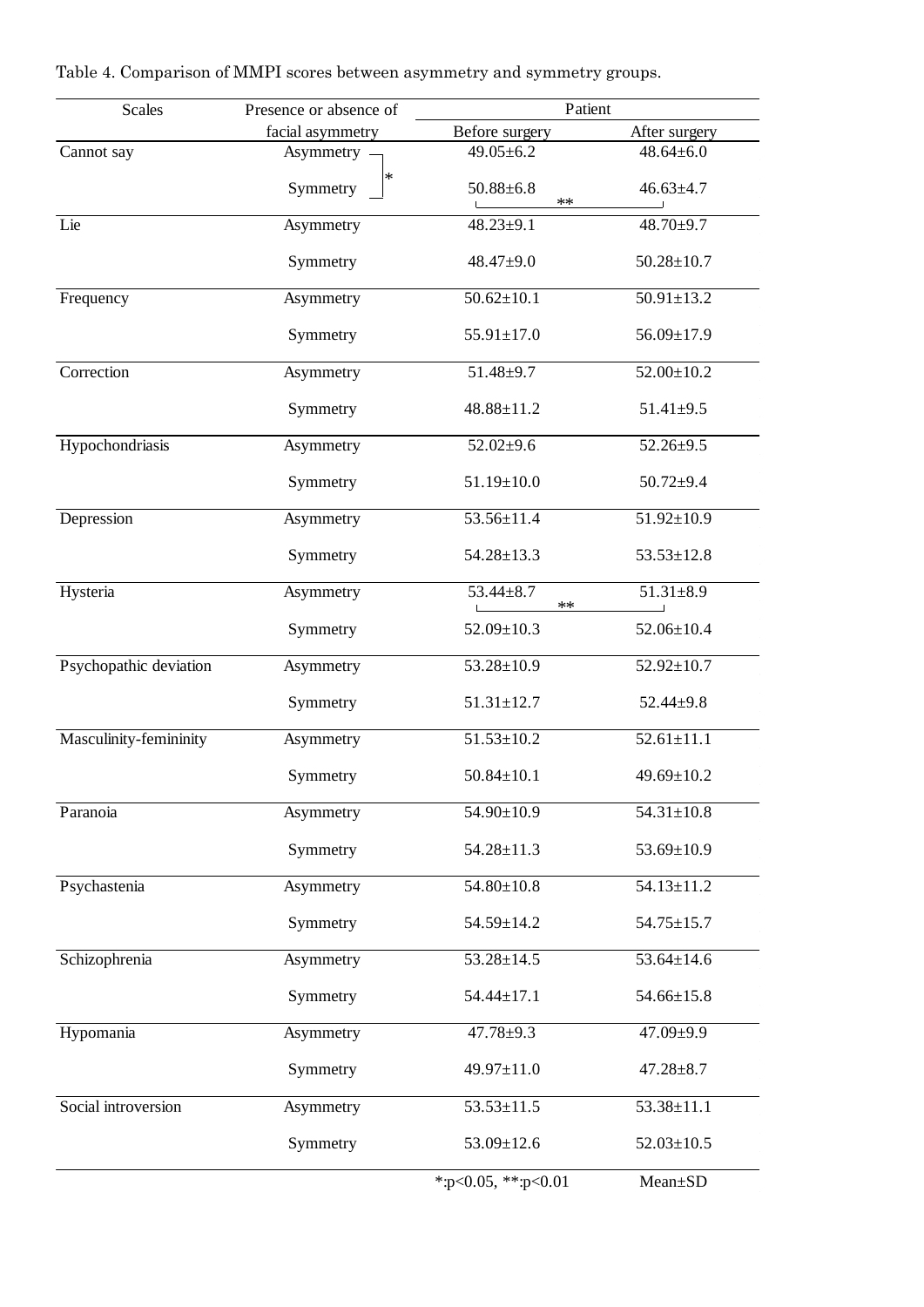

Fig 1. Measurement on a lateral cephalogram

- SNA: Angle between line S-N and line N-A.
- SNB: Angle between line S-N and line N-B.
- ANB:Difference between SNA and SNB.
- Occlusal plane angle: Angle between line S-N and occlusal plane.
- Y-axis: Angle between FH plane and line S-Gn.
- Gonial angle: Angle between ramus plane and mandibular plane.
- Facial angle: Angle between FH plane and facial plane.
- MP: Angle between FH plane and mandibular plane.